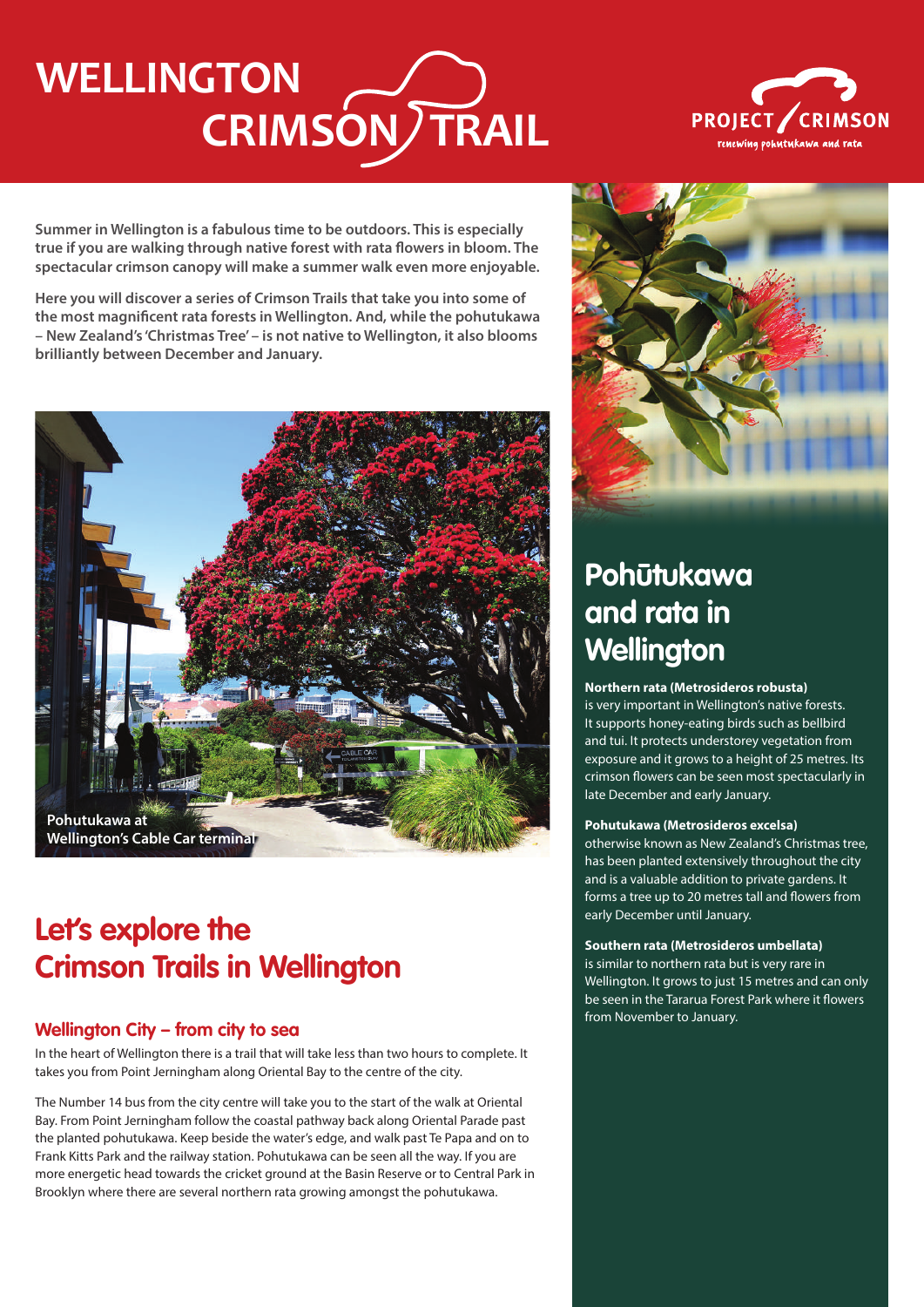





## **Wellington Crimson Trail (continued)**

### **Butterfly Creek and Mount Hawtrey, Eastbourne**

Thirty minutes drive from Wellington around the harbour (or half an hour across the harbour by ferry) are Days Bay and Eastbourne. They are the gateway to Butterfly Creek and the Eastbourne Hills. Many trails lead up the hillside through beech forest and regenerating bush through Williams Park to the main ridge and also over the ridge to Butterfly Creek. Along the ridge and down the other side there are many stands of northern rata. It is here that the largest northern rata in the region (32 metres in circumference) may be found.

A reasonable level of fitness and good walking shoes are required. You may also note that there are pest control operations here to protect the forest in the long term.

### **Otari-Wilton's Bush**

Less than ten minutes drive (Number 14 bus from the city centre) from Wellington is Otari-Wilton's Bush on Wilton Road. From the carpark on the west side of Wilton Road there are over ten kilometres of walking tracks.

The longest of these is the five-kilometre loop of the reserve which takes three hours to complete. Along this track there are many opportunities to look at northern rata, both distant views and up close. At the start of Otari-Wilton's Nature Trail (Post 2) you'll find two climbing rata, Metrosideros perforata and Metrosideros diffusa, both white-blooming rata and both native to the Bush.

Then, at Post 8 on the Nature Trail, you'll discover an impressive rimu that's at least 400 years old. The northern rata started life as an epiphyte high in this rimu and now the vertical roots of the rata have grown large and fused together to form a pseudo-trunk.

At Otari-Wilton's Bush you will also find a wonderful Information Centre with photos of the rata and information on the forest. The Information Centre is open between 9am and 5pm daily and the Garden is open from sunrise to sunset. This is a 'must do' Crimson Trail.